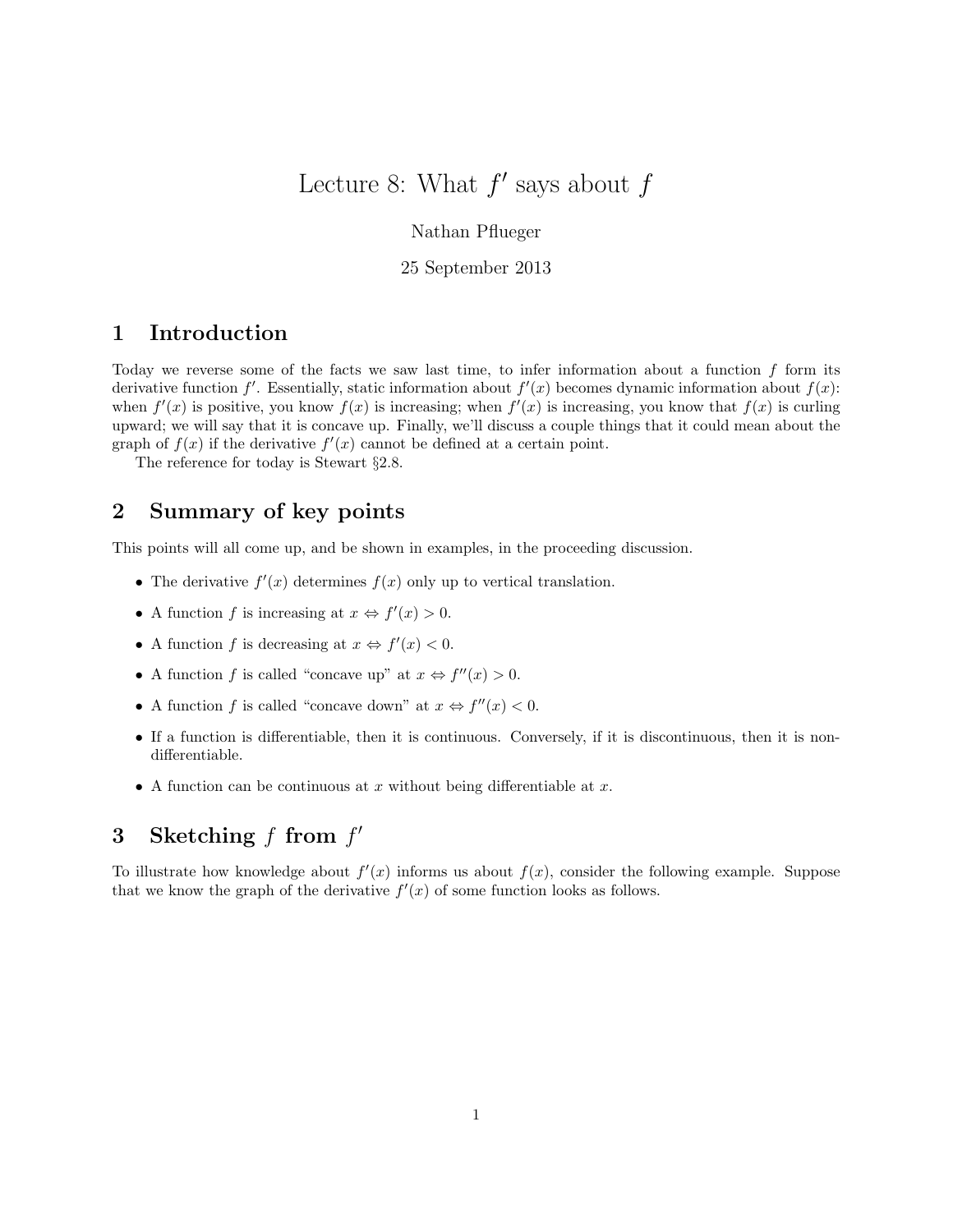

Let's attempt to sketch what the graph  $f(x)$  could look like. I will draw it, in stages, as a red curve on the same plot as the black curve.

First, notice that  $f'(x) = -1$  for all x from  $-1$  to 2. So on these values,  $f(x)$  will simply be a straight line of slope −1.



Now, we know that by the time  $x = 3$ , the tangent line to  $y = f(x)$  must have slope  $f'(3) = 0$ . From  $x = 2$  to  $x = 3$  the slope of the tangent line will increase towards 0.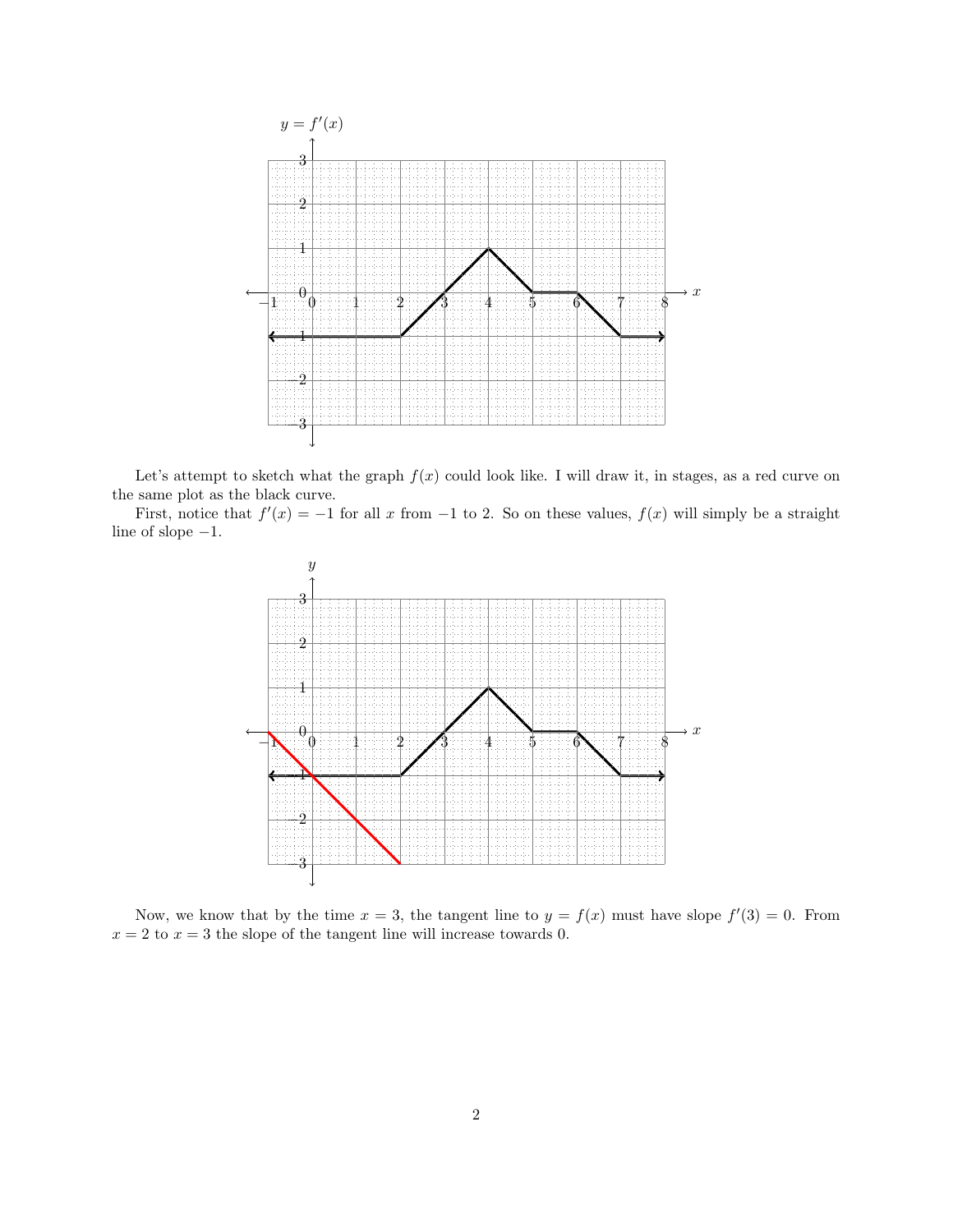

After that, the slope will continue increasing until it gets to 1 at  $x = 4$ .



Then the curve will turn again, back towards being flat (horizontal tangent line). From  $x = 5$  to  $x = 6$ ,  $f'(x) = 0$ , so in fact the graph will be flat in this interval.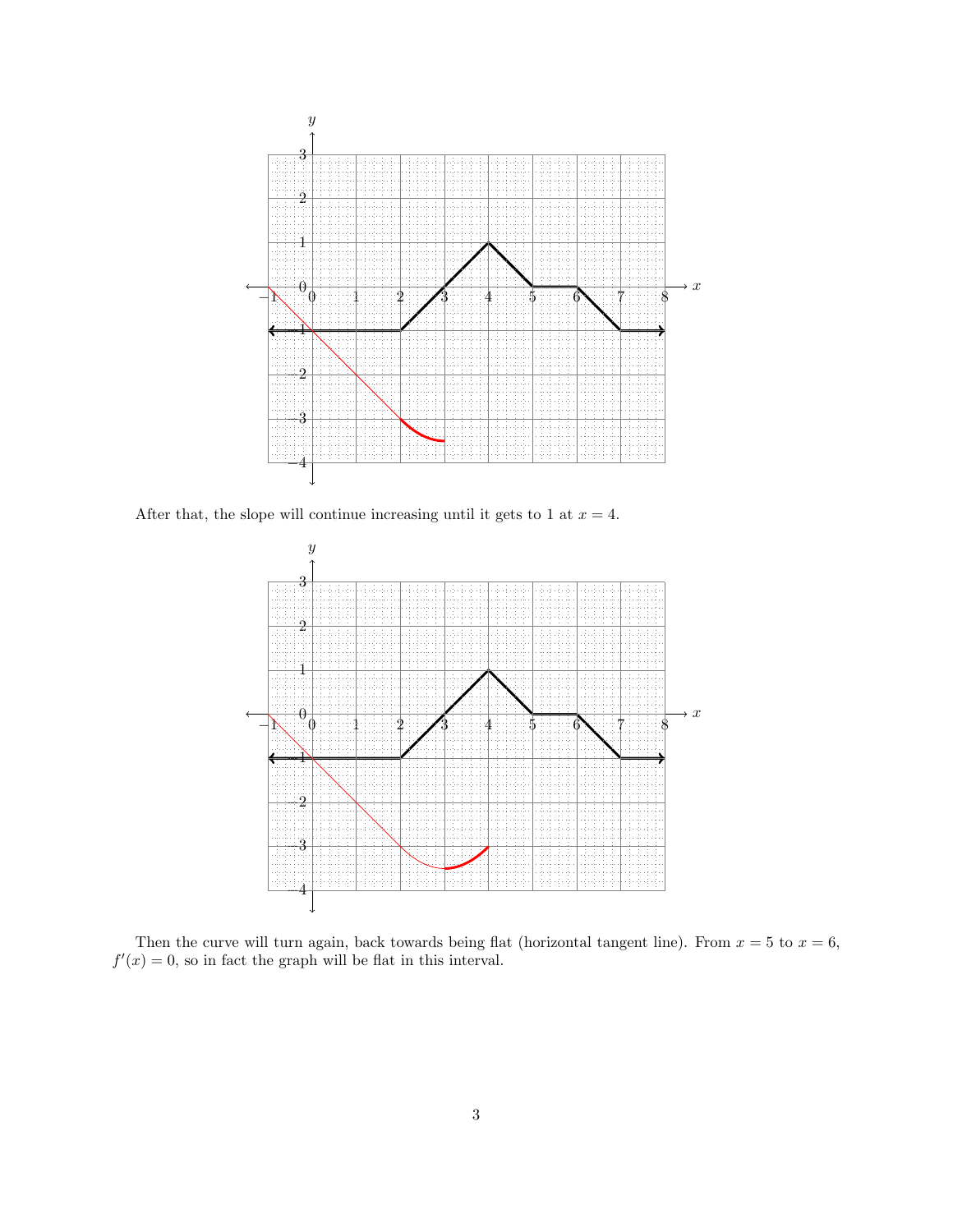

Then the graph will slant back down, eventually to slope  $-1$  at  $x = 7$ , and then it will proceed as a line of slope −1, the way it began.



But here's a question: how did I know to start drawing the graph of  $f(x)$  at the origin  $(0,0)$ ? The answer is I didn't. Each of the red curves below could equally well be the graph of  $f(x)$ , for example.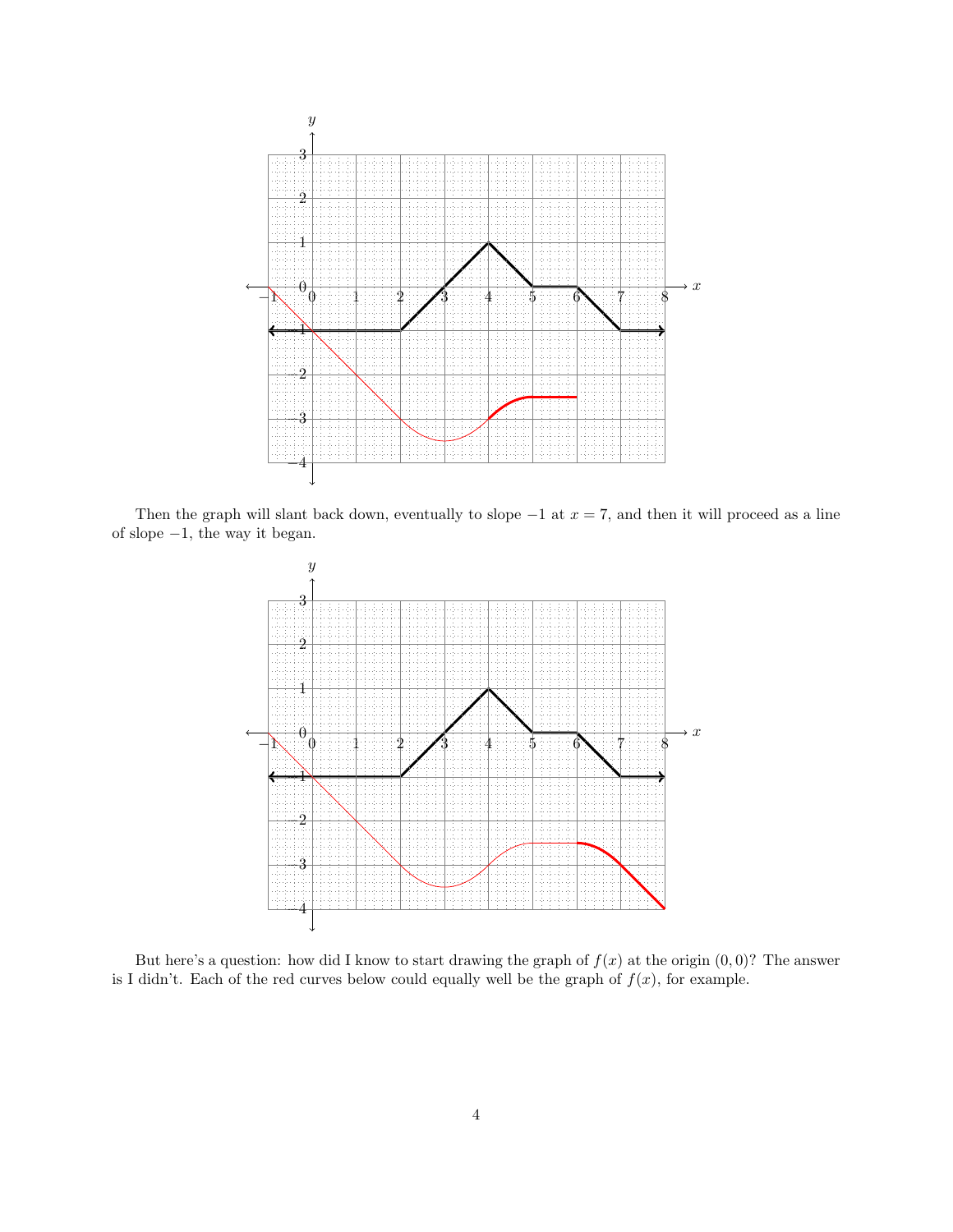

The point is that the derivative cannot tell two graphs apart if one is just a vertical translation of the other.

The other important thing to observe in this discussion is that the places where  $f$  is increasing wherever  $f'(x) > 0$ , and decreasing wherever  $f(x) < -0$ . The graph appears to lie flat where  $f'(x) = 0$  on the nose. These principles are true in general.

### 4 Concavity

Another thing to observe in the example above is that when the graph of  $f'(x)$  is increasing, the graph of  $f(x)$  appears to "curl upwards." Now, " $f'(x)$  is increasing" just means the same thing as  $f''(x) > 0$ . At a point where  $f''(x) > 0$ , we say that the graph of  $f(x)$  is *concave up*. Similarly, at points where  $f''(x) < 0$ , we say that  $f(x)$  is concave down. For example, here is the function from the first section, with its first and second derivative shown. Concave up parts of  $f(x)$  are shown in red, concave down parts are shown in blue. The other parts, where the graph of  $f(x)$  is linear and therefore not concave in either direction, are drawn in green.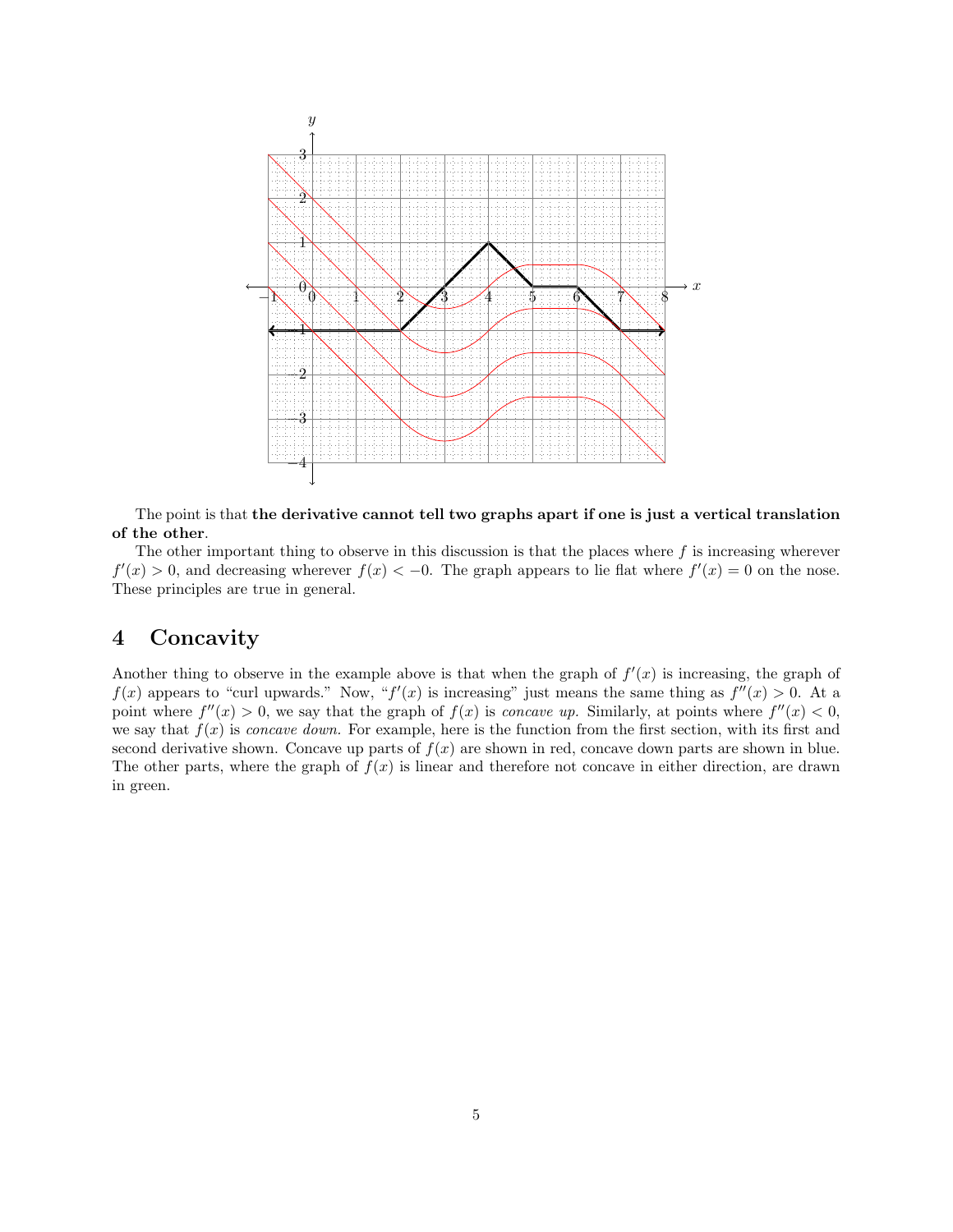

The concavity of a function has a number of qualitative interpretations. I'll mention a couple of them.

Example 4.1. Diminishing returns. In economics, one often talks about diminishing returns. This means, roughly, the more money you put into something, the less good you get from it per dollar. A classic example is: the more money you earn at your job, the less happy each additional dollar will make you. This means that your "utility curve" looks something like this.



In other words: something has diminishing returns if the returns are concave down as a function of cost.

Example 4.2. Population growth. One of the main reasons that people worry about overpopulation is the following assumption: that that more people there are on Earth, the faster the population will grow (since there are more people to have children). In particular, people describe population as a J-shaped curve. A mathematically precise way to state with worry is: population is concave up as a function of time. (It is worth noting that this assumption is not always valid; there may be other forces that cause people to have fewer children).

Example 4.3. Acceleration. If  $f(t)$  is position (e.g. distance from a given point on a road) as a function of time, then the graph of  $f$  is concave up if the vehicle is accelerating, while it is concave down if the vehicle is decelerating.

#### 5 Examples

*Example* 5.1. Suppose that a function  $f(x)$  has the following graph (from Monday's notes).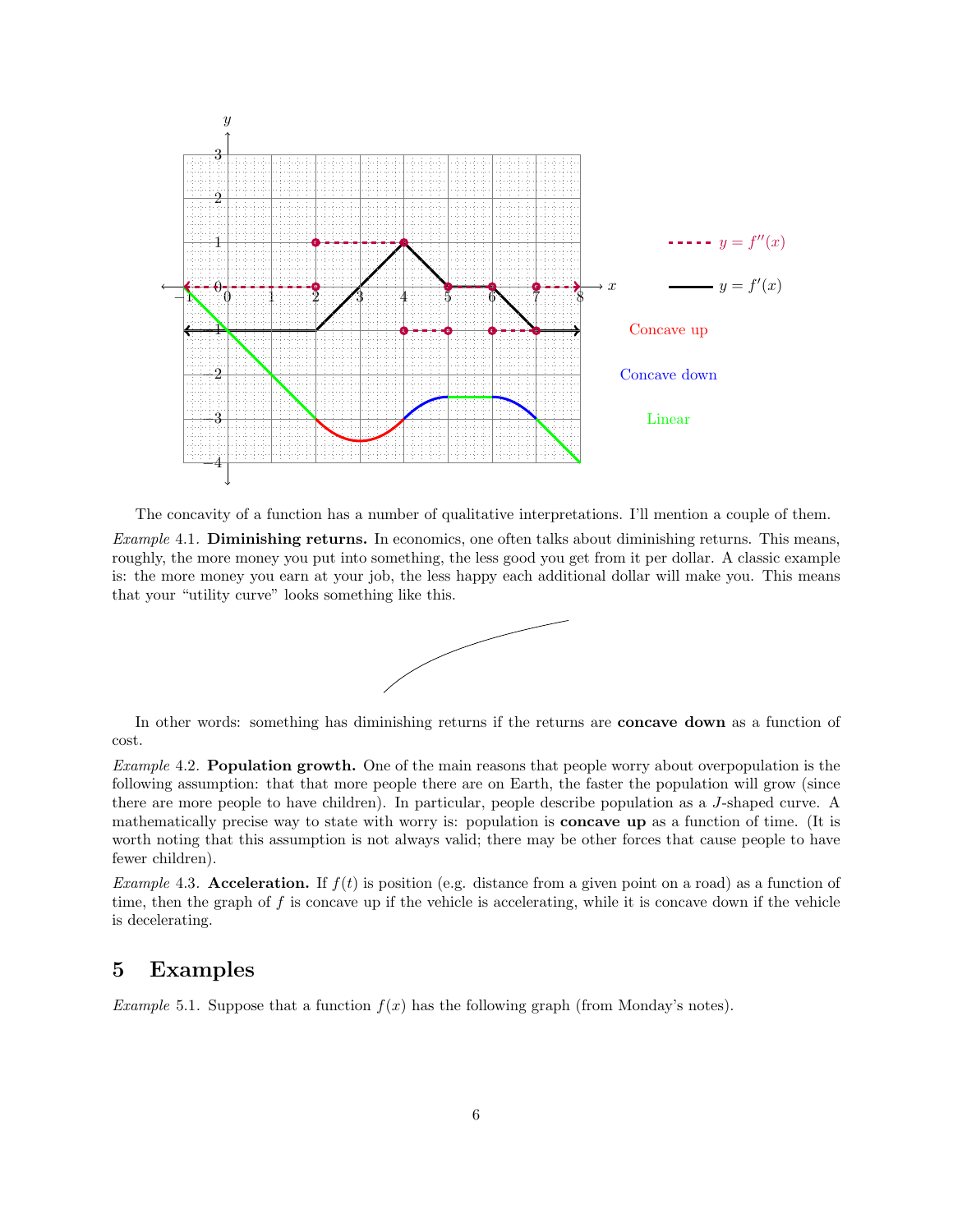

For which values of x is  $f'(x)$  positive? For which values of x is  $f''(x)$  negative?

Solution. The derivative  $f'(x)$  is positive where  $f(x)$  is increasing: we see that this is on  $(0, 2)$  and  $(6, \infty)$ . The second derivative  $f''(x)$  is positive where the graph is concave up. It is hard to pick out exactly where this is, but in fact it is on  $(0, 4)$ .

### 6 Non-differentiable points

The derivative  $f'(c)$  at a particular value  $x = c$  is defined by a limit. Like any other limit, this could fail to exist. When it does, the function is called non-differentiable. There are many reasons that a function could have a non-differentiable point. I'll just mention a couple.

First, if the function isn't continuous at x, then it isn't differentiable at x.

*Example* 6.1. Consider the function  $f(x) = \begin{cases} 1 & \text{if } x \geq 0 \\ 1 & \text{if } x \geq 0 \end{cases}$  $\frac{1}{x-1}$  if  $x < 0$ . It's graph looks like this:

If you try to evaluate the derivative  $f'(0)$ , you will need to evaluate  $\lim_{h\to 0}$  $f(h) - 1$  $\frac{h}{h}$ . In fact, this limit does not exist. Indeed, if the limit from the right does exist: it is  $\lim_{h\to 0^+}$  $1 - 1$  $\frac{1}{h} = \lim_{h \to 0}$ 0  $\frac{\delta}{h} = 0$ . But the limit form the left does not exist: it is  $\lim_{h\to 0^-}$  $-1-1$  $\frac{1}{h} = \lim_{h \to 0^-}$  $-2$  $\frac{1}{h}$ , which does not converge, due to a vertical asymptote. Since one of the one-sided limits doesn't exist, the two-sided limit certainly doesn't exist.

A second reason that a point might not be differentiable is if the slopes of the secant lines approach different limits form the left and the right. We'll call such a situation a corner (I've heard other people call it a "cusp," although I tend not to use that term since it means something somewhat different in my field of research).

*Example* 6.2. Let  $f(x) = |x|$  (the absolute value of x). Then  $f'(0) = \lim_{h\to 0}$  $|x|$  $\frac{x}{x}$ . Now notice that  $\frac{|h|}{h}$  =  $\int 1$  if  $x > 0$  $\frac{1}{h-1}$  if  $x > 0$ . So in particular,  $\lim_{h\to 0^-} \frac{|h|}{h} = -1$  but  $\lim_{h\to 0^+} \frac{|h|}{h} = 1$ . The two one-sided limits disagree, so the two-sided limit does not exist. In other words,  $f'(0)$  does not exist. Visually, this is because there